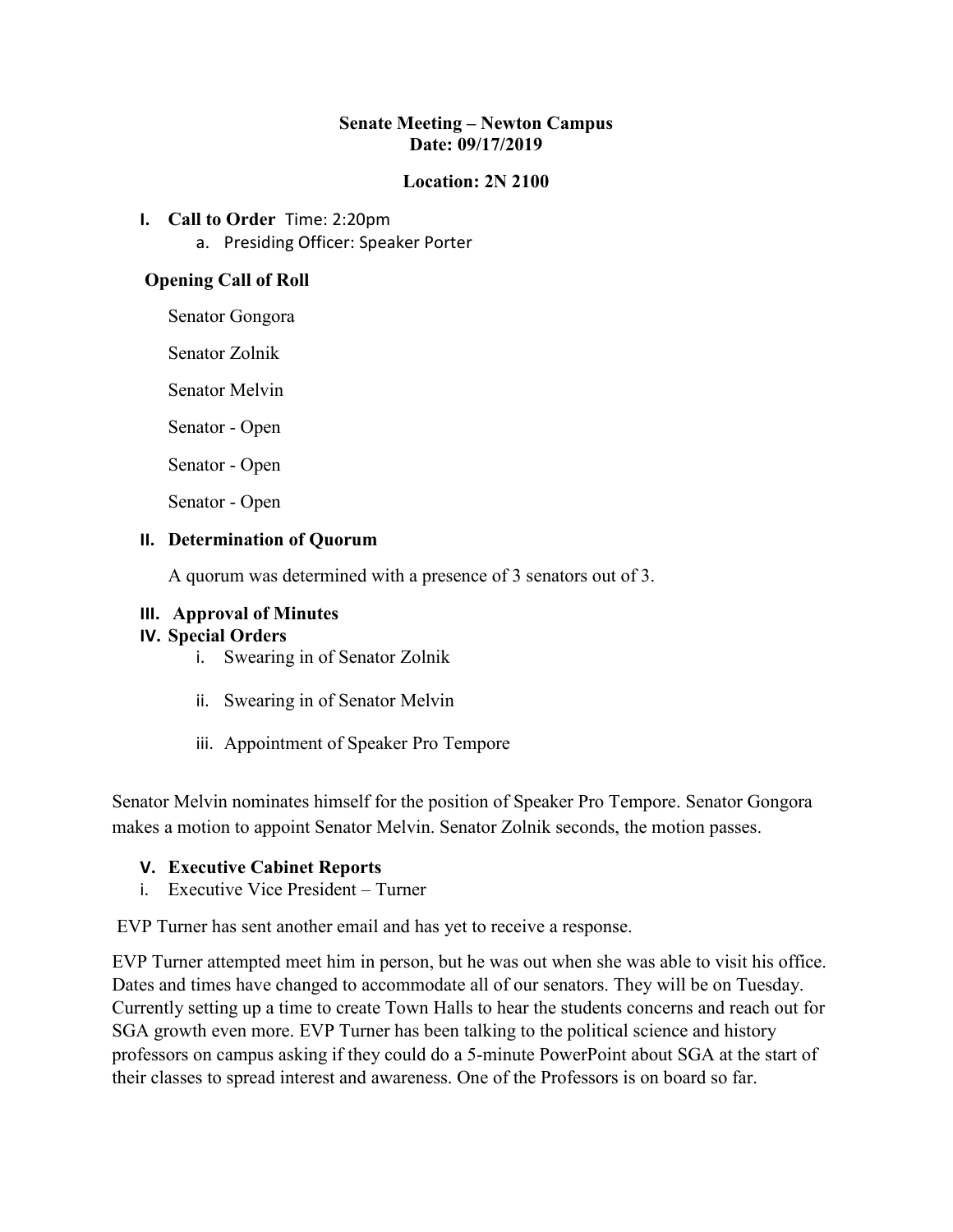Constitution Day was Tuesday 9/17/2019-9/18/2019 10AM-2PM Senator Melvin and EVP Turner worked with Professor Robertson the coordinator of Constitution Day this year. Newton's Senator for Government and Community Affairs and EVP Turner worked the booth for TurboVote. Bringing awareness to where your polling place is and when elections are happening near you.

ii. Speaker of the Senate – Porter

Speaker Porter is exctied to spread the word about SGA. He is currently in the process of working out a plan to make a speaking engagement at Rockdale Career Academy about SGA. He wants to concentrate on recruitment and letting the student body know why SGA matters.

- iii. Communications Director Garcia
- iv. Finance Director Bruns

Director Bruns is working on a budget for an SGA retreat with the Newton Campus Student Life. He approved parking for Senator Melvin to go to a speaking engagement.

## **VI. Campus Senate Reports**

- i. Academic Affairs Committee Open
- ii. Spirit and Sustainability Committee Open
- iii. Clubs and Organizations Committee Senator Gongora

On Wednesday September 4th, from 11:00 am to 2:00 pm the involvement fair has held. The purpose of the fair was to present the students of newton campus with the different clubs and organizations that currently exist on campus, along with the different services that Newton offer to the students. On the green area between buildings and the stairs of building 1, a space was provided for each of the participants. The space provided a dresses desk, two chairs, either a tent or a space between columns, and signs for those who registered for the event. The set up of the space was built and broken down with no delays, but bigger participation of volunteers would be ideal. Also, some of the tents were broken. The SGA tent was served mainly by Senator Gongora mainly, with support, at times, of Speaker Carlos Porter and EVP Turner. Even the event was up for three hours, only in the instances where classes were coming in and out of the classrooms were the tables visited by the students. The tables were attended mainly by the advisors and less by students with the exception of the Baptist Services that was the first table to set up and the last to leave. Catering was supposed to be served by Skips but for technical reasons they could not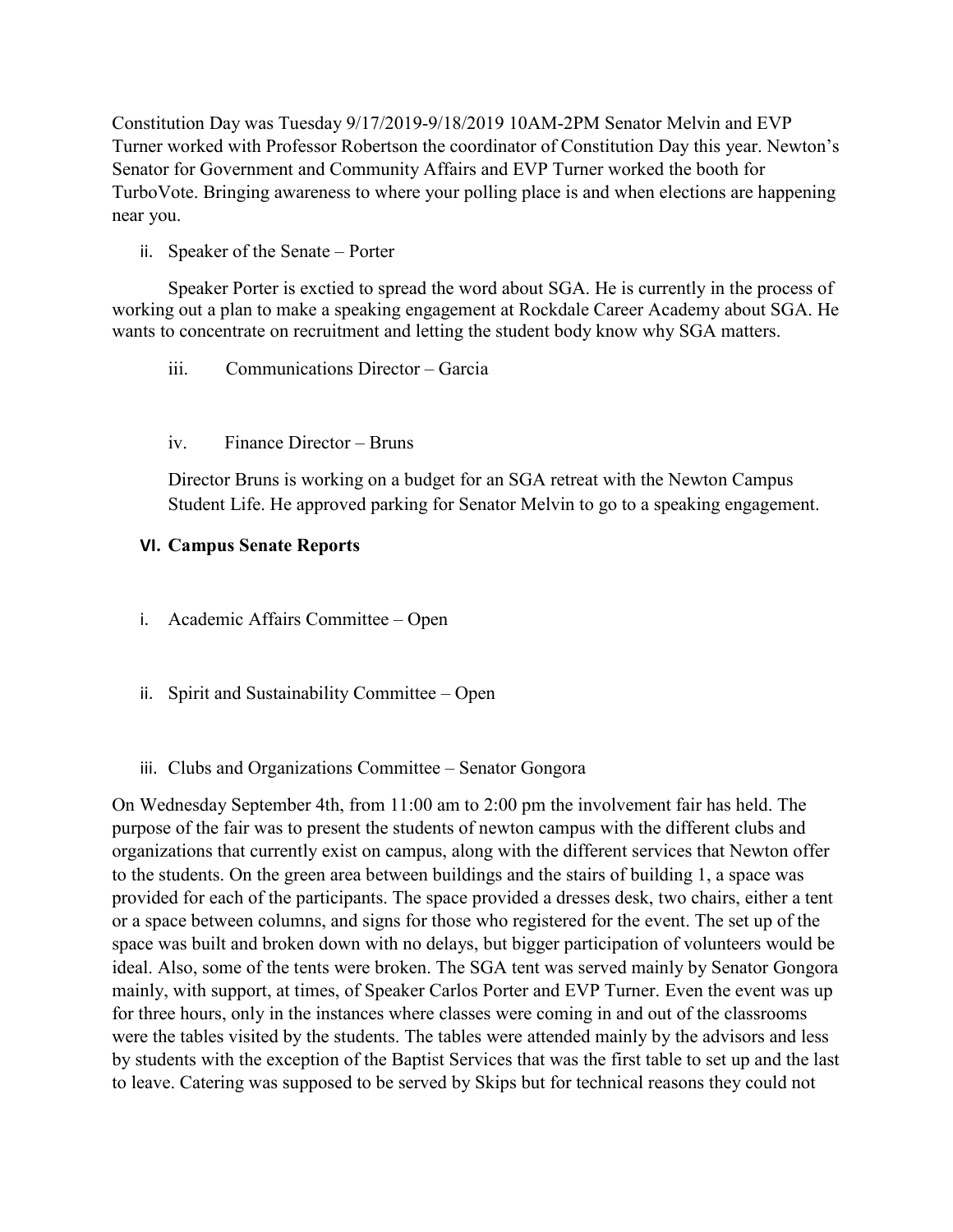attend to the event. They served at the event on the following day. Senator Gongora wishes for better communication with the students and less apathy.

iv. Student Services Committee – Senator Zolnik

As a new senator Senator Zolnik's main mission and responsibility is to serve the students at the Newton Campus at Georgia State University. Her goals are, 1. Find out what students need in the way of resources to help them graduate. 2. Listen and figure out what the students want to change at school. 3.Make sure students are aware of all the resources the school has to offer.

- iv. Student Relations Committee Open
- v. Government Affairs Committee Senator Melvin

Senator Melvin assisted in voter registration for Constitution Day. He wants to make and keep himself apprised on current political issues that have the potential to affect GSU students. Senator Melvin will work diligently to recruit students to form a committee. He also wants to make himself available for training. He wants to check dates and make himself available for future Newton Campus events and schedule his availability.

## **I. Panther Activities Council Report –** Perry Culverson

PAC desires to work with SGA on Homecoming Events that will be happening. PAC will be running a door decorating contest with a prize to the best door voted on by the students (this event is pending). On September  $30<sup>th</sup>$  there will be a Good Morning GSU breakfast. GSU's Got Talent is being promoted by Newton Campus and the event will be hosted at the Clarkston Campus. HomeComing Parade, Roayl Court and Ball on the Atlanta Campus are being promoted by GSU. Newton events will include GSU Breakfast, On tuesday Blue and White Day Party, Flag Football and Karaoke on Wednesday, and on Thursday there will be GSU Spirit Day wearing GSU colors and other paraphernalia. Homecoming tshirts will be given away to students when they arrive.

## **II. Advisors Report** – Perry Culverson

Mr. Culverson had nothing more to report.

## **I. Unfinished Business**

#### **II. New Business**

Speaker Pro Tempore Legislation to be created.

Town Hall dates To Be Determined